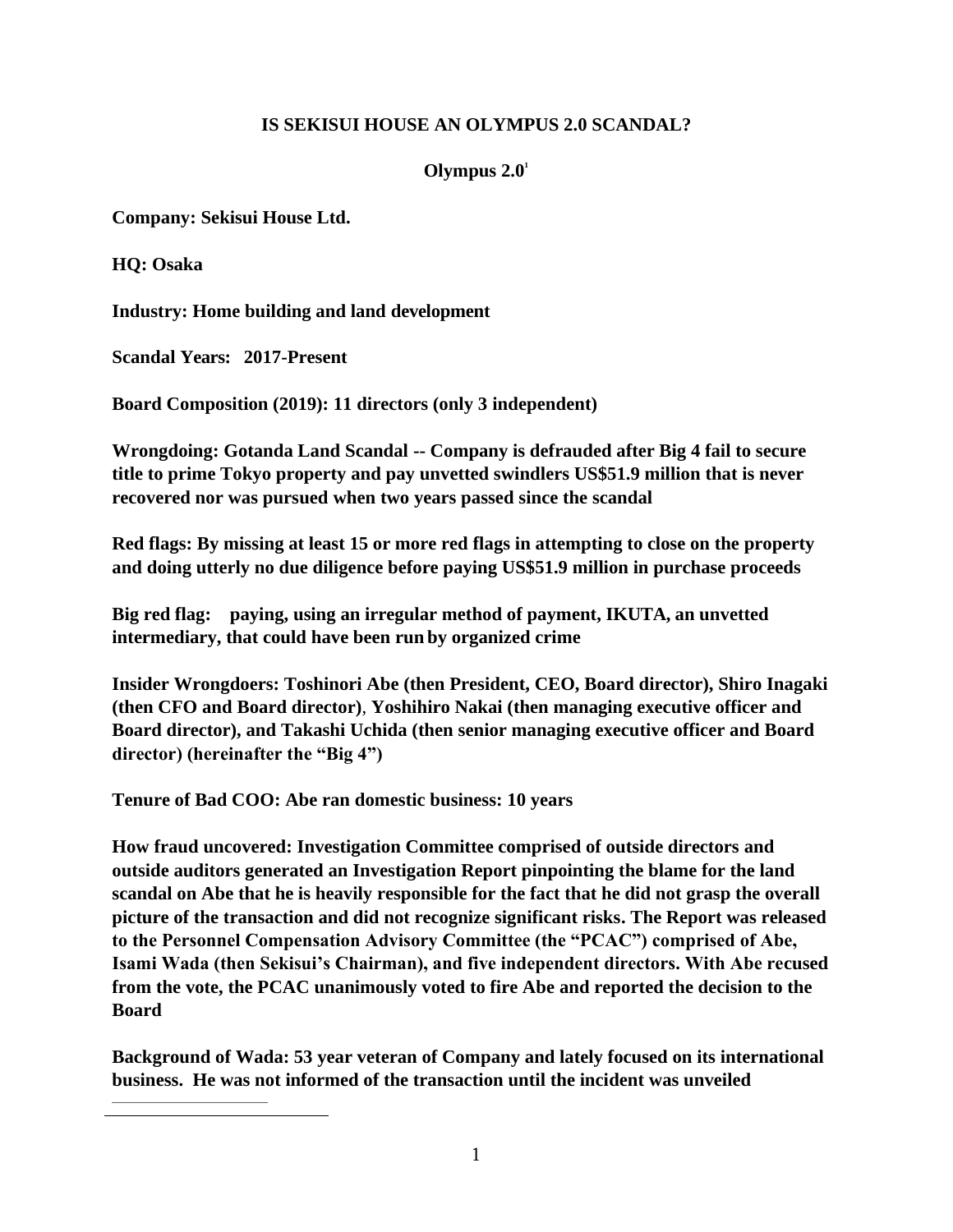$^1$  $^1$ The 2011-2012 Olympus scandal is deemed one of Japan's worst corporate governance failures. The government has focused on corrective reforms. However, the recent and continuing Sekisui House scandal reflects many of the same governance break-downs as Olympus. Therefore is Sekisui House an Olympus 2.0 Scandal?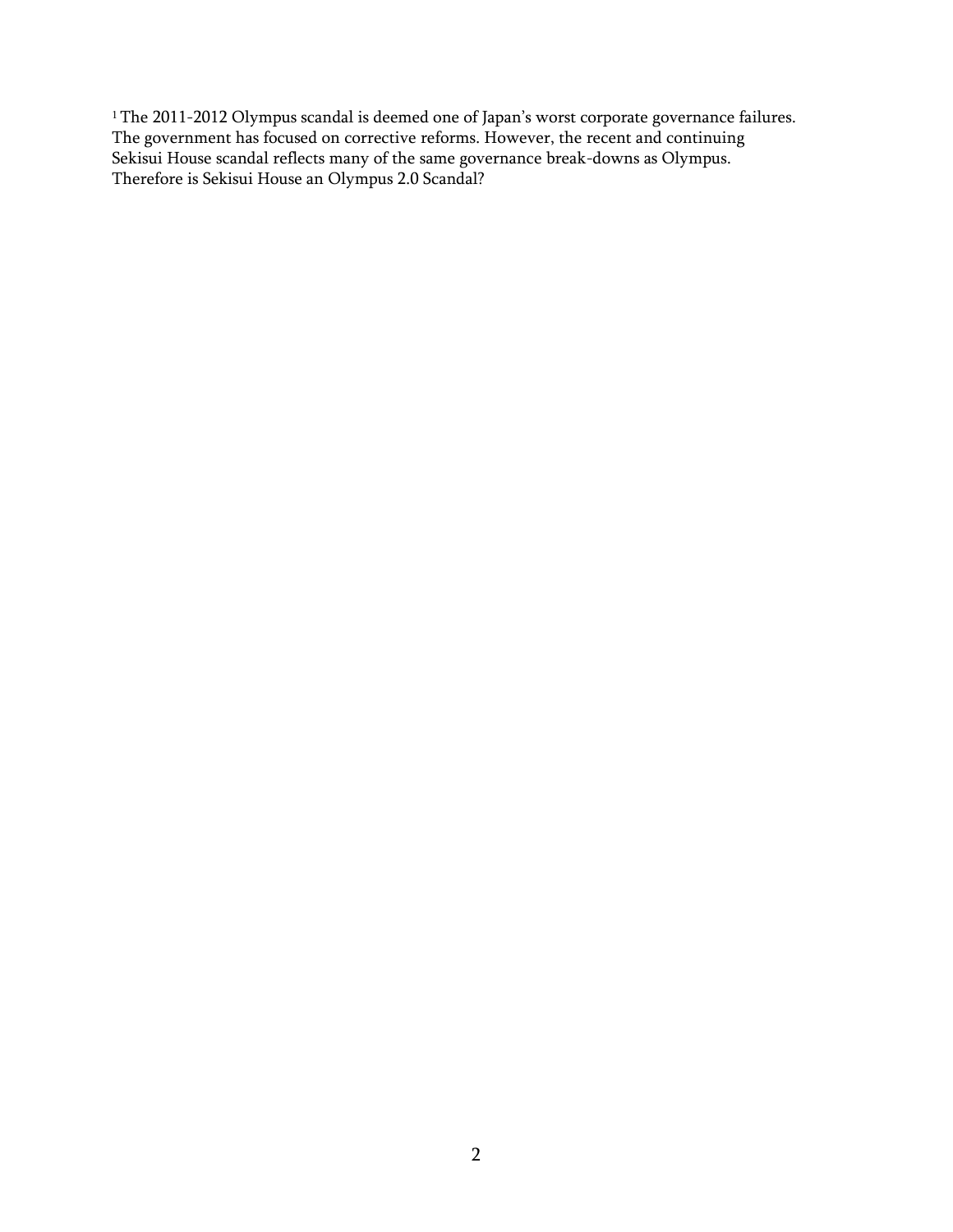**Wada's actions: seeks to bring PCAC recommendations to the Board that he has the responsibility to take the lead to fire Abe and to correct imperfections in the personnel and systems in order to prevent recurrence of such an incident. and makes every effort to fulfill his responsibilities**

**What happens to Wada?: Big 4 silences Wada and secures majority vote of Board to remove Wada who is forced to resign when confronted with the adverse vote prospects**

**Company's Public Statement for Firing Wada: "Wada has retired to transition Company to younger managers"**

**Media Reporting: Weekly Gendai Business (Japanese magazine) and Philadelphia Inquirer (US newspaper) first to expose scandal**

**Cover Up: Board is puppet of Big 4 and keeps in power Big 4**

**Organized Crime: Investigative reports hint that transactions may be linked to organized crime**

**Lawsuits: Civil suit brought by shareholders against Abe and Inagaki in Osaka District Court; a petition to add Uchida and Nakai has been filed in the lawsuit**

**Arrests: No Company insider arrests to date** 

**Guilty Pleas: No Company guilty pleas to date**

**New Board: The Company's annual shareholders meeting and election of Board director is scheduled for April 26, 2020; the Big 4 currently sit on the Company's Board**

## **Reference:**

**Investigation Report (dated January 24, 2018)(Japanese)(redacted by Sekisui House)**: **https://40c80ded-d30f-4272-9479- 0dddb305fa9b.filesusr.com/ugd/6a9eae\_e74aa537bd774edc8b05d5ff0f45a07c.pdf**

**Investigation Report (dated January 24, 2018) (English) (redacted by Sekisui House)**: **https://40c80ded-d30f-4272-9479- 0dddb305fa9b.filesusr.com/ugd/6a9eae\_7a0b1bd84d044ccd89f9c840428ade2f.pdf**

**The latest information can be found at the following websites: Japanese**:**https://www.savesekisuihouse.com/?lang=ja**